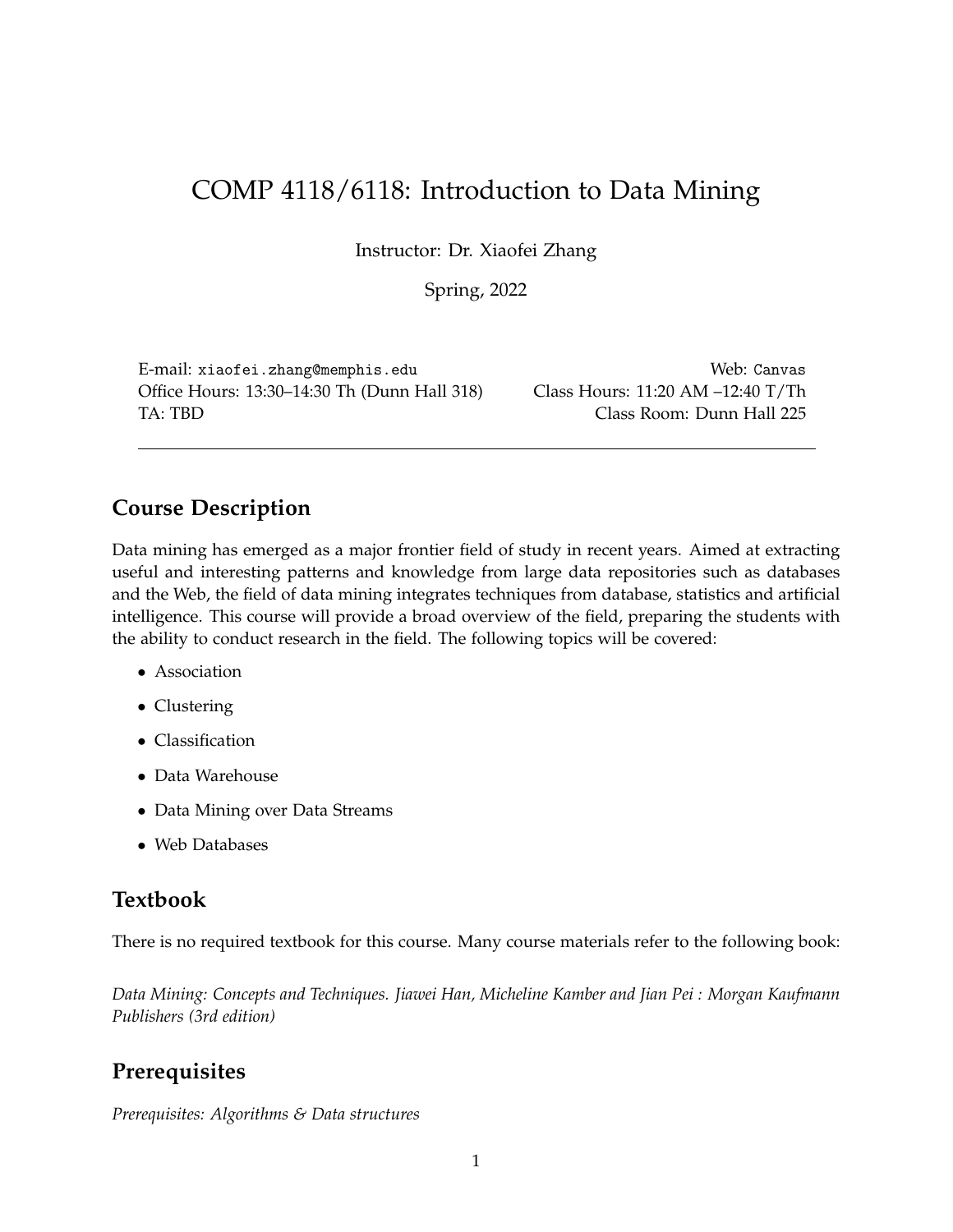## **Lecture Schedule**

#### *\* This is tentative.*

| Week      | Topic               | Highlights               |
|-----------|---------------------|--------------------------|
| 1         | Overview            |                          |
| 2         | Association         | Mining association rules |
| 3         | FP-tree             | Frequent pattern mining  |
| 4,5       | Clustering          | K-means                  |
|           |                     | Model-based clustering   |
|           |                     | Density-based clustering |
|           |                     | Hierarchical clustering  |
| 6         | Outlier             | Statistical model        |
|           |                     | Distance model           |
|           |                     | Density model            |
| 7         | Subspace Clustering | Dense unit-based method  |
|           |                     | Entropy-based            |
|           |                     | Transformation-based     |
| 8,9,10,11 | Classification      | Support Vector Machine   |
|           |                     | Neural network           |
|           |                     | Recurrent neural network |
| 12        | Data Warehouse      |                          |

## **Assessments & Grading**

*For COMP4118 enrollment:*

- *7 assignments: weight 35%*
- *Project: weight 25%*
- *Midterm: weight 15%*
- *Final: weight 25%*

*For COMP6118 enrollment:*

- *7 assignments: weight 35%*
- *Project: weight 30%*
- *Midterm: weight 15%*
- *Final: weight 20%*

*Note: the assignment score will be calculated by the top five scored assignments. Assignments and exams may have different questions for COMP4118 and COMP6118 students.*